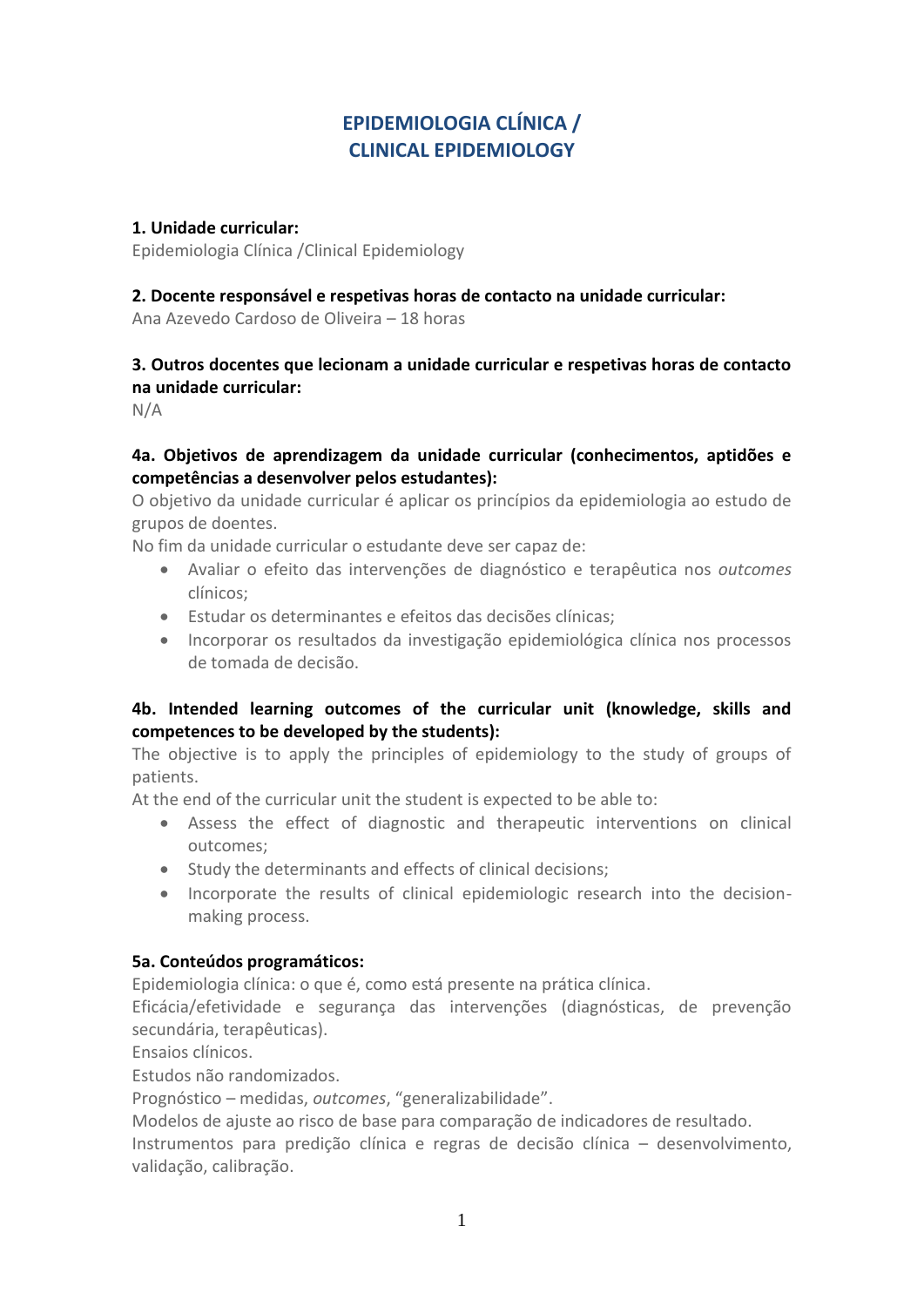Epidemiologia hospitalar.

Utilização da epidemiologia clínica para avaliação e promoção da qualidade dos cuidados de saúde e a segurança dos doentes.

Sumarização crítica da informação para a elaboração de normas de orientação clínica.

## **5b. Syllabus:**

Clinical Epidemiology: what defines it and is it present in daily clinical practice.

Efficacy/effectiveness and safety of interventions (diagnostic, secondary prevention, therapeutic).

Clinical trials.

Non-randomized studies.

Prognosis – outcomes, generalizability.

Models for risk-adjustment for the comparison of outcomes indicators.

Tools for risk prediction and clinical decision rules – development, validation, calibration.

Hospital epidemiology.

Using clinical epidemiology for the evaluation and improvement of quality of health care and patient safety.

Summarizing evidence into guidelines.

## **6a. Demonstração da coerência dos conteúdos programáticos com os objetivos de aprendizagem da unidade curricular:**

As intervenções diagnósticas e terapêuticas são dos fatores modificáveis pelo médico que mais influenciam os *outcomes* clínicos.

Os conteúdos programáticos propostos permitirão dotar os futuros médicos da capacidade de avaliar criticamente a evidência disponível para informar as suas decisões, bem como conceptualizar estudos de investigação clínica para responder a questões da mesma natureza. Adicionalmente, permitir-lhes-ão utilizar os conceitos e métodos da epidemiologia clínica para avaliar o seu desempenho como profissionais, ou da sua instituição.

O recurso a casos e estudos reais, publicados na literatura ou da nossa instituição, ilustrarão a aplicação dos conhecimentos em situações exemplares, para os objetivos referidos.

# **6b. Demonstration of the syllabus coherence with the curricular unit's intended learning outcomes:**

Diagnostic and therapeutic interventions are the factors most readily modified by health care providers affecting the outcome of illness.

The contents of this curricular unit will allow future clinicians to be able to critically appraise the available evidence to inform their decisions, as well as design clinical research studies to address the same sort of questions. Additionally, they will provide the know-how to use the concepts and methods of clinical epidemiology to evaluate their performance as individual professionals, or that of their institution.

The use of real cases or studies, either published in the literature or from our own institution, will illustrate the application of newly acquired knowledge in clinical vignettes or research problems, for the proposed objectives.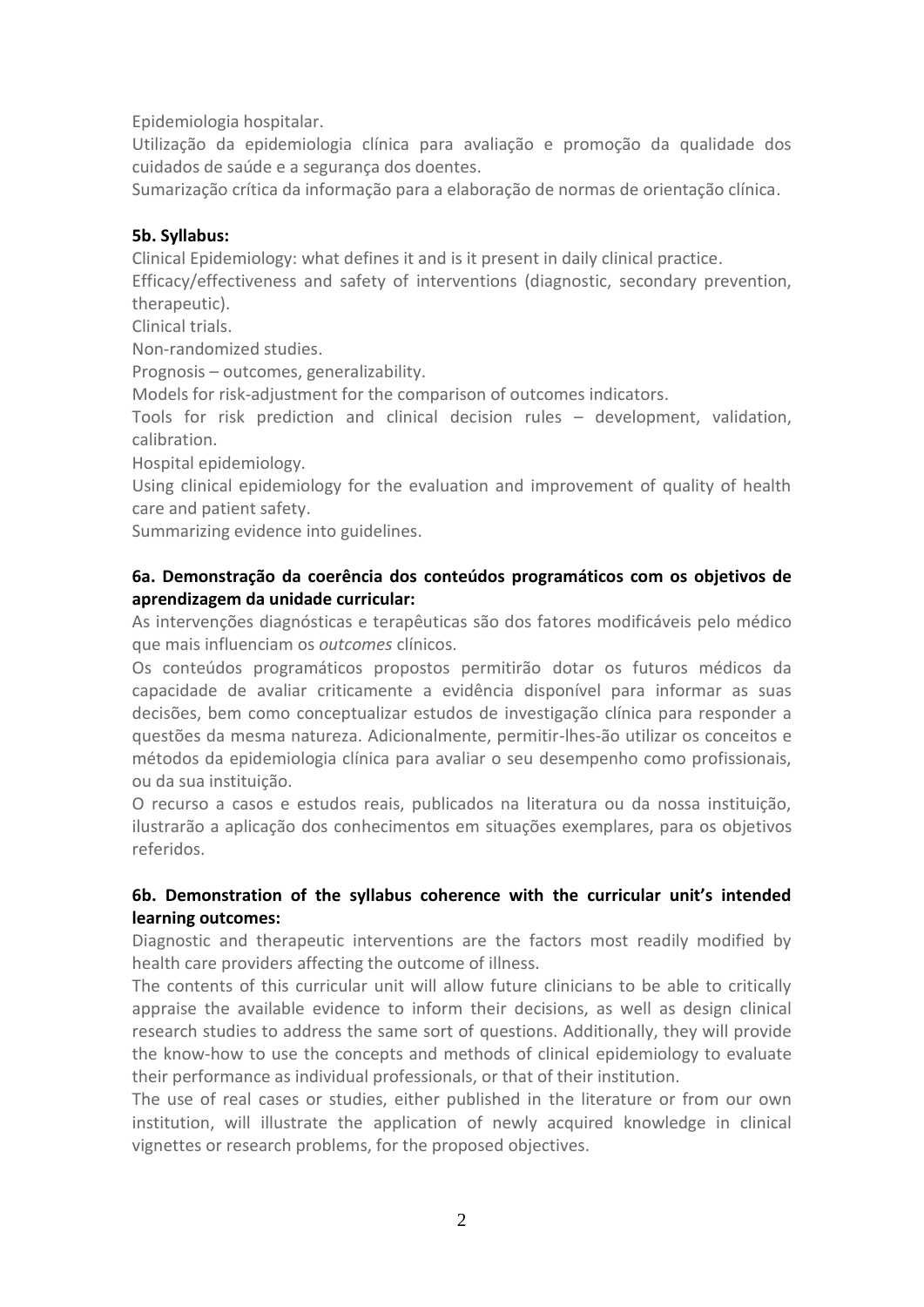#### **7a. Metodologias de ensino (avaliação incluída):**

Tendo a unidade curricular 4 ECTS, estima-se um total de 108 horas de trabalho do estudante, incluindo 18 horas de contacto, estudo individual e provas de avaliação. Horas de contacto:

- Ensino teórico: 9 horas
- Ensino teórico-prático: 4 horas
- Orientação tutorial: 5 horas

Avaliação:

Trabalho final.

#### **7b. Teaching methodologies (including evaluation):**

As this curricular unit has 4 ECTs, it is estimated a total of 108 hours of student's work, including 18 hours in class, individual study and evaluation tests. Hours in class:

- Lectures: 9 hours
- Theorico-practical sessions: 4 hours
- Tutorial Supervision: 5 hours

Evaluation:

Final written essay/work.

## **8a. Demonstração da coerência das metodologias de ensino com os objetivos de aprendizagem da unidade curricular:**

Serão veiculados conhecimentos e conceitos novos, bem como uma visão da forma de estar na clínica no que se refere à utilização de informação para tomar decisões, que entendemos conseguir-se melhor com exposição teórica por especialista na área, maioritariamente a regente da unidade curricular.

Os alunos serão confrontados com situações clínicas para cuja resolução terão que procurar informação para sustentar as suas decisões, ponderar riscos e benefícios, e decidir, bem como avaliar as consequências das decisões tomadas. Será também solicitado o desenho de uma investigação, experimental ou não, para avaliar a eficácia e/ou segurança de uma intervenção diagnóstica, de prevenção secundária ou terapêutica. Para estes exercícios, a discussão entre pares será parte essencial do processo de aprendizagem, com orientação presencial por docente.

## **8b. Demonstration of the teaching methodologies coherence with the curricular unit's intended learning outcomes:**

New concepts and knowledge will be conveyed, as well as a way of life in clinical practice in what the use of information to make decisions is concerned. For this purpose, we claim that lectures by an expert in the area, mainly the teacher responsible for the curricular unit, is fundamental.

The students will face clinical vignettes they have to solve. These tasks will involve seeking for information to support decisions, judging and weighting risks and benefits, and decision making, as well as evaluating the consequences of decisions made. The design of a research study, experimental or not, to evaluate the efficacy and/or safety of a diagnostic, secondary prevention or therapeutic intervention will be required. For these exercises, discussion among peers with teacher's supervision and feed-back will be an essential part of the learning process.